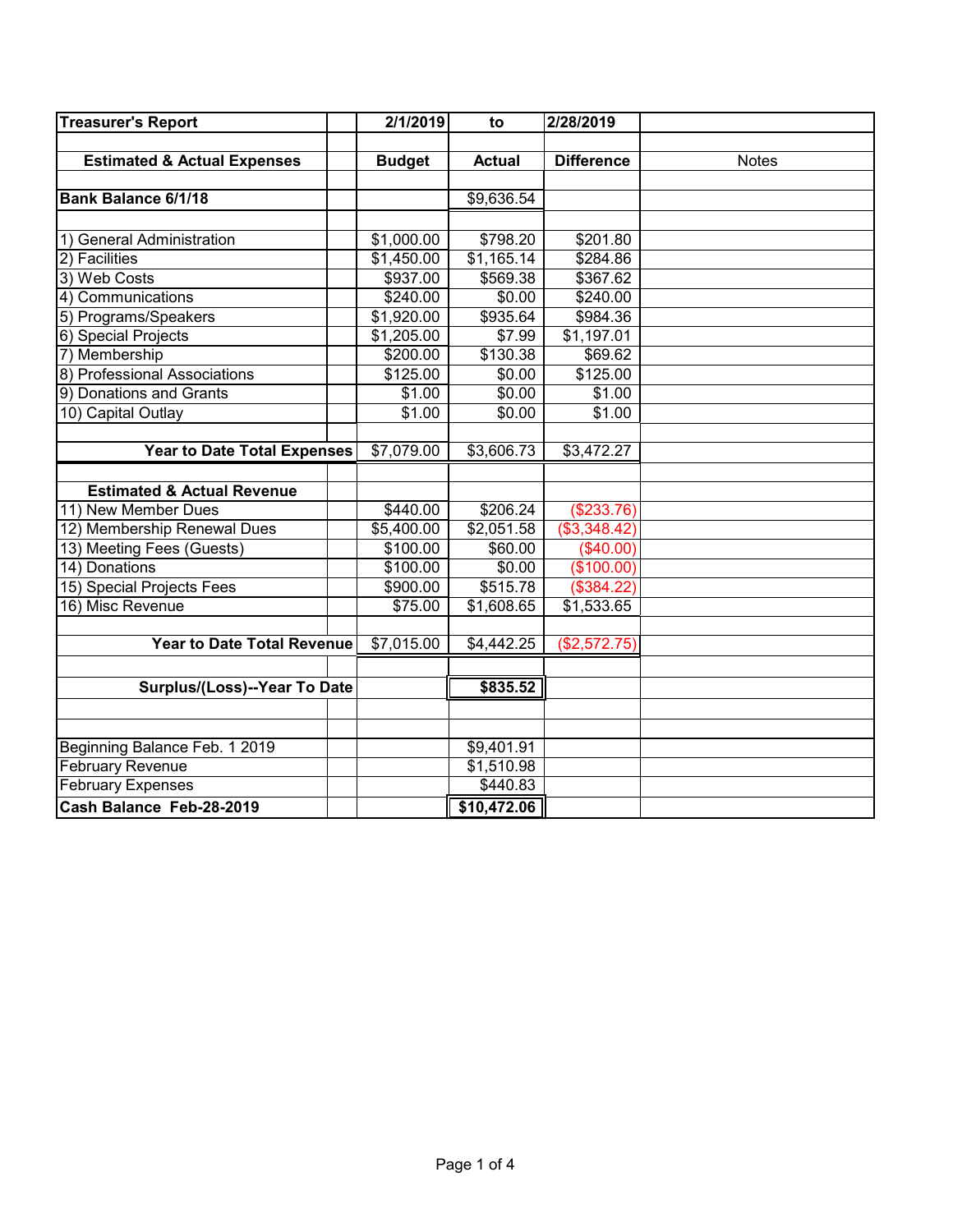| <b>REVENUE</b>    |                      |             |             | <b>GULF COAST WRITERS ASSOCIA</b> |                            | 2/1/2019 2/28/2019 |                 |                    |          |
|-------------------|----------------------|-------------|-------------|-----------------------------------|----------------------------|--------------------|-----------------|--------------------|----------|
|                   |                      |             |             |                                   |                            |                    |                 |                    |          |
|                   |                      |             |             | <b>Sources of Revenue</b>         |                            |                    |                 |                    |          |
|                   |                      | New Mbr.    | Renewal     | <b>Meeting</b>                    | <b>Donations Spec Proj</b> |                    | Misc.           | <b>Explanation</b> | Dbl Chk  |
| <b>Date</b>       | <b>Total Revenue</b> | <b>Dues</b> | <b>Dues</b> | Fees                              | and Gifts                  | <b>Fees</b>        | <b>Revenue</b>  | & Notes            |          |
| 02/07/19          | \$412.05             | \$126.24    | \$194.10    |                                   |                            | \$91.71            | contest         | Paypal             | \$412.05 |
| 02/07/19          | \$609.75             |             | \$460.00    | \$30.00                           |                            | \$115.00           | $$4.75$ tips    |                    | \$609.75 |
| 02/12/19          | \$250.00             |             |             |                                   |                            | \$250.00           | contest entries |                    | \$250.00 |
| 02/19/19          | \$239.18             | \$40.00     | \$160.00    | \$30.00                           |                            |                    | $$9.18$ tips    |                    | \$239.18 |
|                   |                      |             |             |                                   |                            |                    |                 |                    |          |
| <b>Total Feb.</b> | \$1,510.98           |             |             |                                   |                            |                    |                 |                    |          |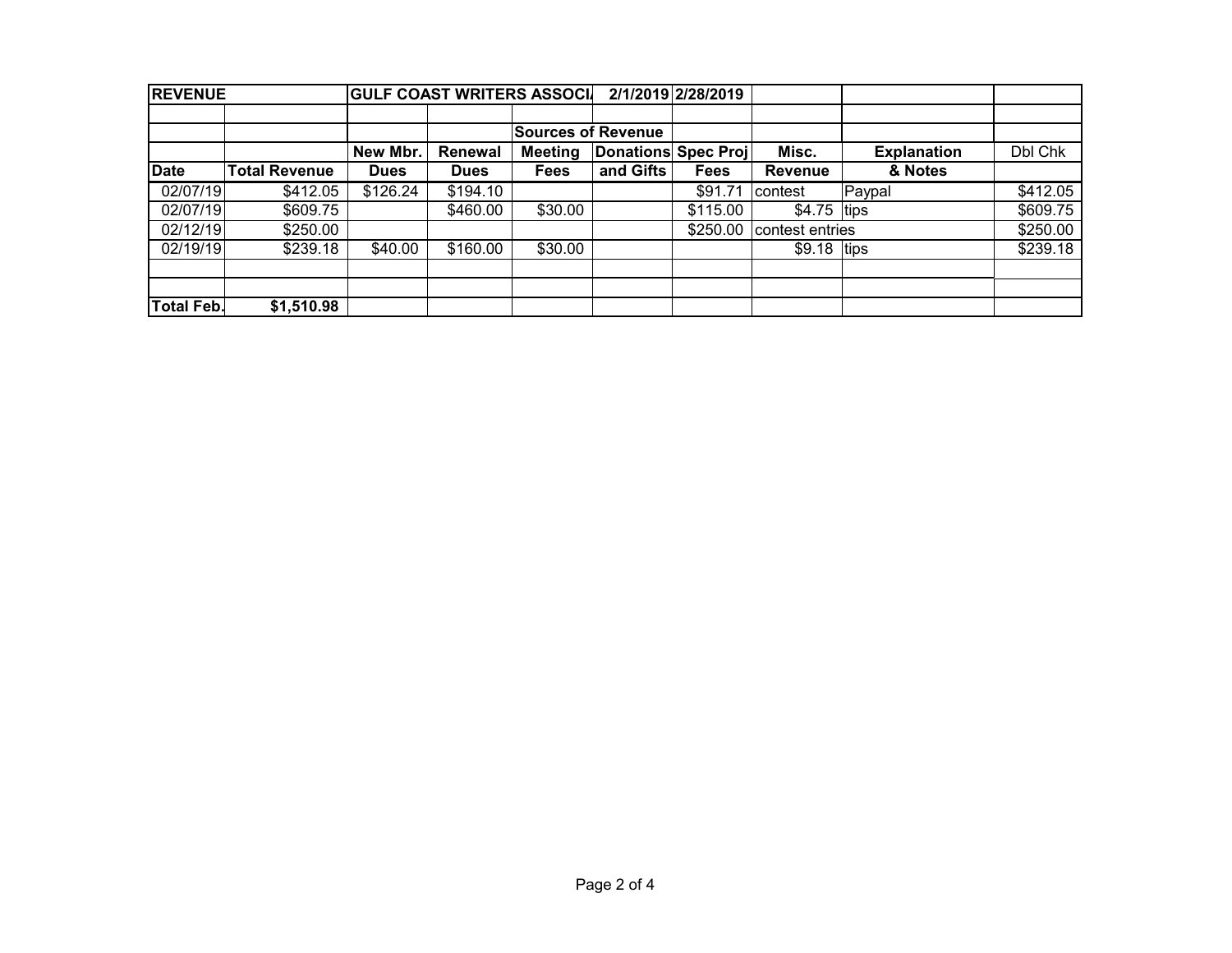| <b>EXPENSES</b> |              |                          |   | <b>GULF COAST WRITERS ASSOCIATION</b> |         |                   |          | 2/1/2019                   | to                   | 2/28/2019       |         |              |                  |         |                                       |
|-----------------|--------------|--------------------------|---|---------------------------------------|---------|-------------------|----------|----------------------------|----------------------|-----------------|---------|--------------|------------------|---------|---------------------------------------|
|                 |              |                          |   |                                       |         |                   |          |                            |                      |                 |         |              |                  |         |                                       |
|                 |              |                          |   |                                       |         |                   |          | <b>Purpose of Expenses</b> |                      |                 |         |              |                  |         |                                       |
|                 | Check        |                          | C | <b>\$Amount</b>                       | General |                   | Web      |                            | Commu-   Programs    | Special         | Member- | Professional | <b>Donations</b> | Capital | <b>Explanations</b>                   |
| <b>Date</b>     | Number Payee |                          |   | of Check                              | Admin   | <b>Facilities</b> | Costs    |                            | nications   Speakers | <b>Projects</b> | ship    | Assoc.       | and Grants       | Outlav  | & Notes                               |
| 02/12/19        | 2069         | Sharmin McKenny          |   | \$19.36                               |         |                   |          |                            |                      |                 | \$19.36 |              |                  |         | copies                                |
| 02/12/19        | 2070         | Judy Loose               |   | \$175.00                              |         |                   | \$175.00 |                            |                      |                 |         |              |                  |         | January web services, inv. 1803       |
| 02/16/19        | 2071         | Niel Nieman              |   | \$51.47                               |         |                   |          |                            | \$51.47              |                 |         |              |                  |         | \$40 Feb. coffee svc., 11.47 supplies |
| 02/16/19        | 2072         | Finnbar Corr             |   | \$75.00                               |         |                   |          |                            | \$75.00              |                 |         |              |                  |         | Speaker's honorarium February meeting |
| 02/16/19        | 2073         | Zion Lutheran Church     |   | \$120.00                              |         | \$120.00          |          |                            |                      |                 |         |              |                  |         | Fellowship Hall February meeting      |
|                 |              |                          |   |                                       |         |                   |          |                            |                      |                 |         |              |                  |         |                                       |
|                 |              |                          |   |                                       |         |                   |          |                            |                      |                 |         |              |                  |         |                                       |
|                 |              | Total Expenses Feb. 2019 |   | \$440.83                              |         |                   |          |                            |                      |                 |         |              |                  |         |                                       |